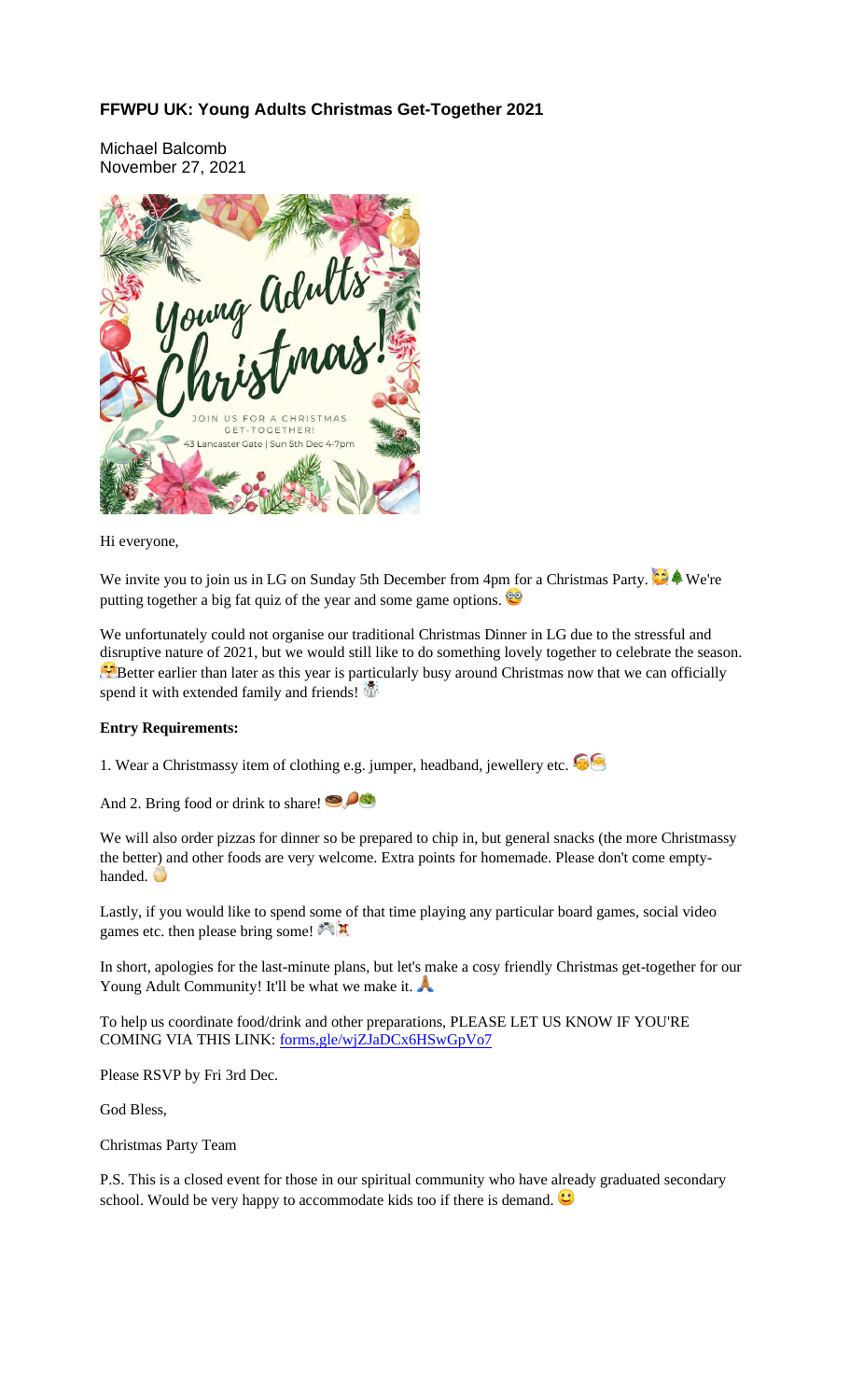

## YA Christmas Get-Together 2021

Hi everyone,

We invite you to join us in LG on Sunday 5th December from 4pm for a Christmas Party. We're putting together a big fat quiz of the year and some game options.  $\mathbb N$ 

We unfortunately could not organise our traditional Christmas Dinner in LG due to the stressful and disruptive nature of 2021, but we would still like to do something lovely together to celebrate the season. **Ø** Better earlier than later as this year is particularly busy around Christmas now that we can officially spend it with extended family and friends! **<a>** 

Entry Requirements:

1. Wear a Christmassy item of clothing e.g. jumper, headband, jewellery etc. And 2. Bring food or drink to share!

We will also order pizzas for dinner so be prepared to chip in, but general snacks (the more Christmassy the better) and other foods are very welcome. Extra points for homemade. Please don't come empty-handed. <a>

Lastly if you would like to spend some of that time playing any particular board games, social video games etc. then please bring some!  $M$ 

In short, apologies for the last-minute plans, but let's make a cosy friendly Christmas gettogether for our Young Adult Community! It'll be what we make it.  $\mathbb N$ 

To help us coordinate food/drink and any other preparations, please let us know you're coming via this link:

God Bless,

Christmas Party Team

Fb event: fb.me/e/4j3Hh5Tho

\* Required

Email \*

Your email

田

 $\bigcirc$ 

Name \*

Your answer